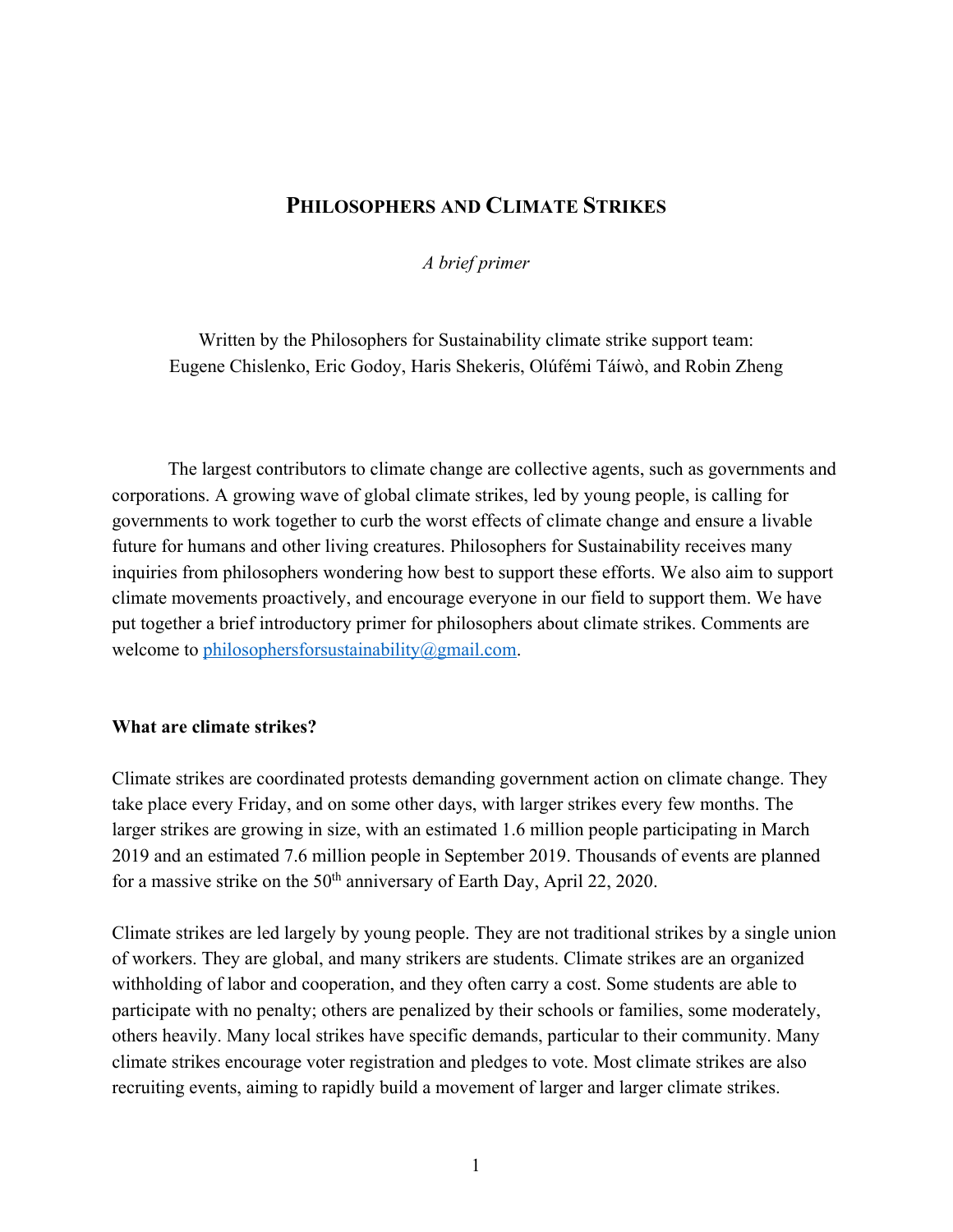#### **Why should I support climate strikes?**

According to the United Nations' 2018 Intergovernmental Panel on Climate Change report, limiting global warming to an average of 1.5°C (2.7°F) requires "rapid, far-reaching and unprecedented changes in all aspects of society."1 In July 2019, a network of over 7,000 colleges and universities declared a climate emergency.<sup>2</sup> For the most part, government and corporate responses do not yet address the urgency or the scale of the emergency, and many do not see it as in their interest to do so. Scientific consensus alone does not lead to decisive government action, and sometimes leads to no action at all. To ensure a collective response that matches the scale of the crisis, large-scale public pressure is essential.

Philosophers are exceptionally well positioned to support climate strikes. Our teaching and writing give us access to large numbers of people, and especially to young people. We can integrate strike support into our other activities in ways that take relatively little added time, bring significant numbers of people to the strikes, and create opportunities for learning and discussion that fit well with our other goals. Climate strikes also offer a way to show our students and children that we care about them and are fighting for them. They also counteract powerlessness, isolation, and an individualistic focus on one's own carbon footprint. They are interesting in themselves, and can have a much greater impact on climate change than changes in individual consumption do.

#### **How can I support climate strikes?**

You can support climate strikes as an individual, as a teacher, and as a writer. You can attend, recruit, donate, teach, and write about climate strikes. Below are some suggestions. Pick a few and try them, preferably with one or more other people! If you have questions or want to get in touch with other philosophers in your area who might be involved, feel free to write to us at philosophersforsustainability@gmail.com.

#### **Attending a climate strike**

Attending a climate strike is already a contribution. Your presence is part of a growing social movement. Attending can also feel awkward or unfamiliar at first, both for you and for your students and other young people. Direct political action is new to many of us. Figuring out how to just be there may be enough of a goal for your first strike. If you are not sure what to do, you can listen and observe; you can clap; you can join a chant; you can find someone enthusiastic

<sup>&</sup>lt;sup>1</sup> https://www.ipcc.ch/2018/10/08/summary-for-policymakers-of-ipcc-special-report-on-global-warming-of-1-5capproved-by-governments/

<sup>&</sup>lt;sup>2</sup> https://www.reuters.com/article/us-global-climate-emergencyletter/thousands-of-schools-and-universities-declareclimate-emergency-idUSKCN1U52PH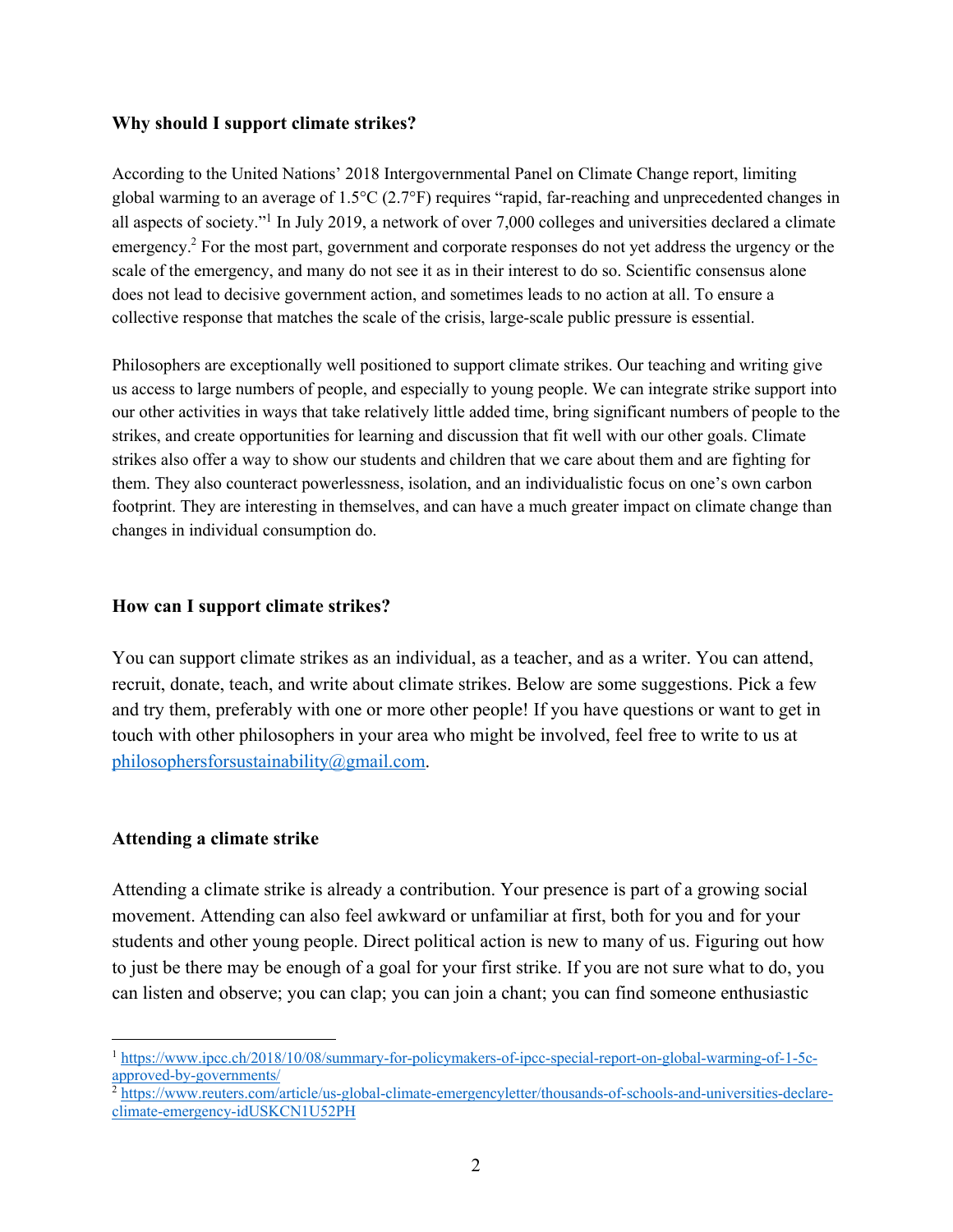and stay near them; you can bring a noisemaker or sign and carry it. You can ask yourself some questions to help take in the event. Who is here? What messages should we take from this? What local organizations are involved, and what are they asking for? How can I communicate with people about this strike today and afterwards, including people who might disagree with the strike or not understand it? You can also invite someone to join you who you think could be a good person to experience the strike with, and whose company you enjoy.

Most ways of attending a climate strike carry a very low or negligible risk of harm or arrest. Occasional high-risk activities by smaller groups are typically organized in advance with the consent, planning, and training of those who participate. If you are not sure whether attending your local strike would risk harm or arrest, it can be useful to ask yourself what you need to know, and to look into your rights and local laws and contact strike organizers if needed.

As you become more familiar with climate strikes, you can begin to think about engaging fellow protesters, bringing extra signs and more people, and offering your students or colleagues to attend with them. Your ability to play an active role will grow as your familiarity grows. You will find it easier to help others to meaningfully participate.

#### **Recruiting**

Tell your friends, your relatives, your neighbors, your co-workers, and especially your classes about an upcoming strike. Tell people why you think they matter. Invite them to join you!

Several different formats can be useful:

- Make a brief announcement at the beginning of your classes, and ask who is interested in coming. If appropriate, exchange contact information, or make a plan. You might have strike leaders in your classes; if anyone seems enthusiastic, invite them to briefly speak to the class.

- Better yet, contact a local strike organizer or youth climate organization, on or off campus, and invite them to make a brief announcement to your classes. Young people are often inspired by meeting other young people who are active in climate organizing. Some of these groups have representatives who are eager to come and speak to classes for any length of time.

- Even better, contact as many teachers as you can and encourage them to announce the strikes, or have young leaders make announcements. Make it easy for them by providing a template or a copy of your announcement.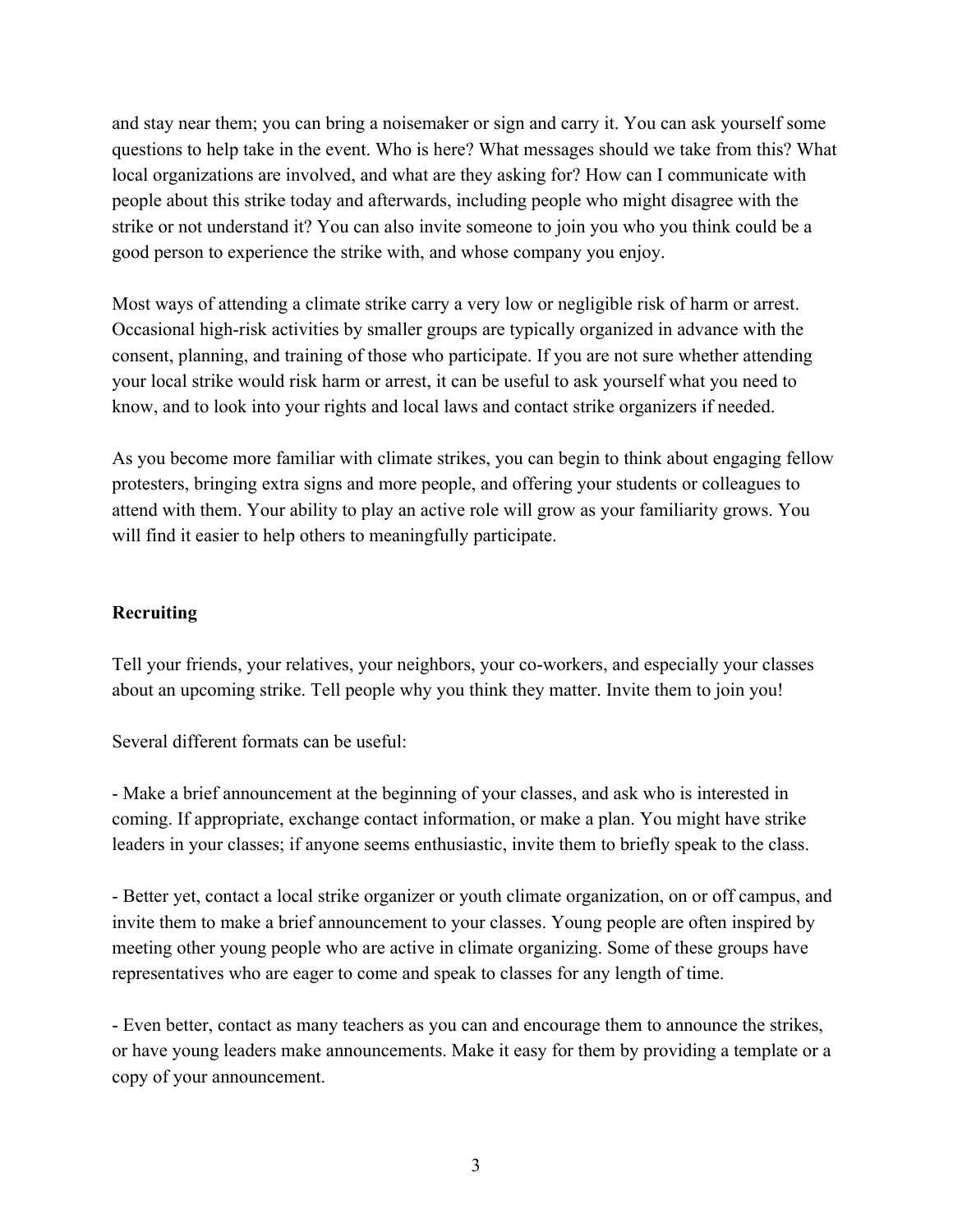- Talk to young people informally, one on one or in small groups, about climate strikes. Personal contact is consistently the most effective way to recruit.

When announcing or recruiting, it is good practice to keep diversity, inclusion, and equity in mind. We want as many people joining as possible, but we also want communities of color, poor people, and other frontline populations well represented and in a central role. It is also good to use a diversity of formats. Some combination of class announcements, in-person interaction, emails, phone calls, texts, flyers on your office door, and social media may work better for you and others than sticking to just one format. Keep in mind that most of the people you talk to still will not RSVP for a strike, and many who RSVP will not come. Reminders and enthusiasm are very helpful. If people cannot come, you can ask them to spread the word. Reach out to many people, and be creative!

### **Teaching**

It often works well to integrate an upcoming climate strike into your teaching. You have many options. Can you devote one full class to the strike? Can you offer a creative assignment that includes attending a strike as a requirement or as an option? Can you cancel class during a strike, or organize a teach-in or discussion instead of or in addition to your class? Can you help encourage teachers and institutions not penalize students for striking? Strikes come with costs, but most student strikers are not aiming at suspension or low grades. Helping to reduce the costs is an important way to support and grow the strikes.

On a larger scale, very many philosophers can fruitfully integrate climate strikes into our syllabi. These strikes address an existential threat that is already affecting most aspects of life. Climate change, and climate strikes in particular, are tied to philosophical topics ranging from justice, to the interpretation of scientific evidence, to logical fallacies, to the contributions of underrepresented traditions in philosophy. They make these issues vivid and connect them to real life. Almost every course can consider them at least to some extent, in ways that benefit both the strikes and the course.

## **Writing**

Most philosophers are writers, and climate strikes offer plenty to write about. Environmental and political philosophers, among many others, can write whole articles or books about them. Many other philosophers can find less obvious but just as fruitful connections. A discussion of the value of truth, or of adolescent development, can find much to say about them. By integrating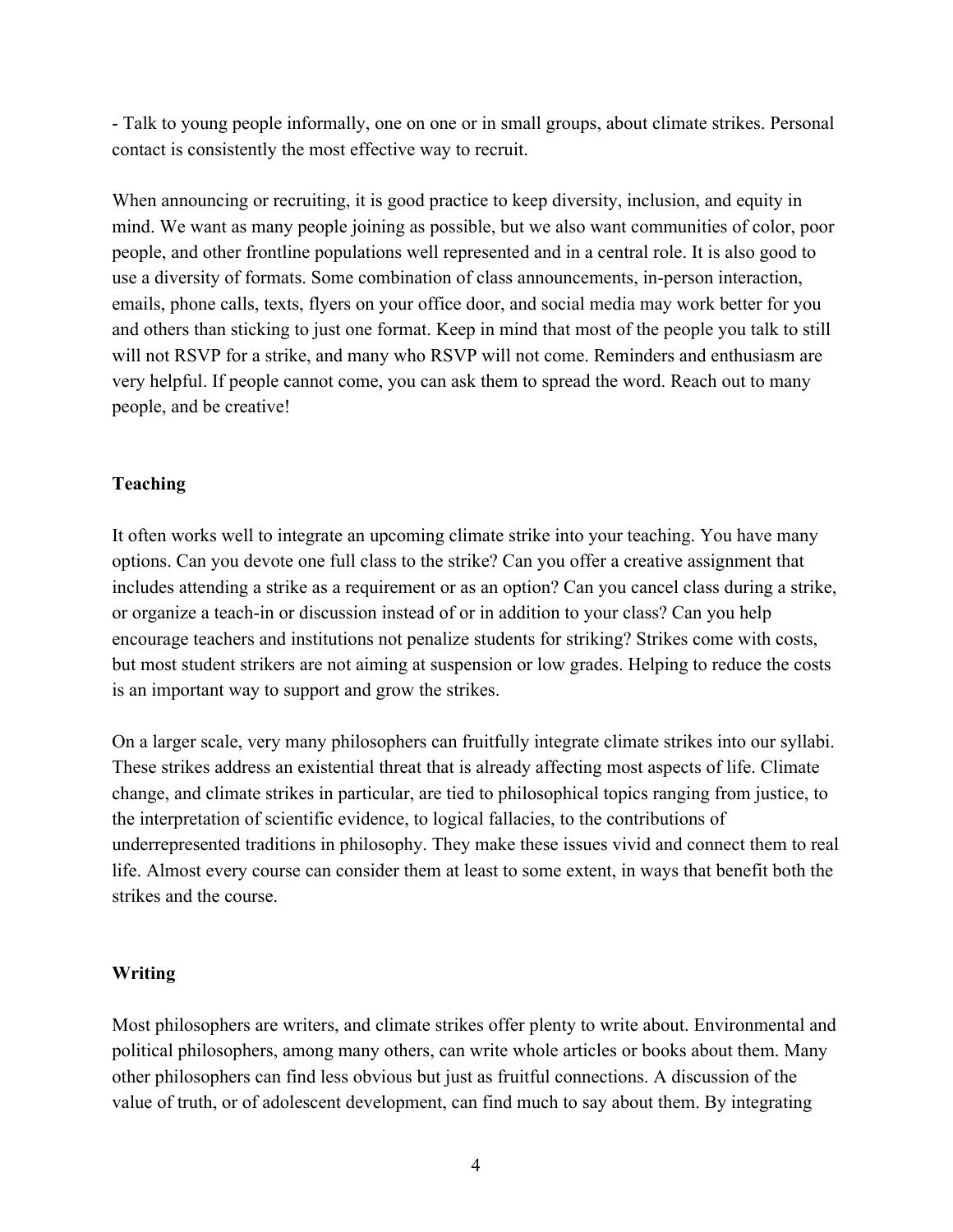climate strikes, and climate change more generally, into our writing, we take the lead in treating them as central topics of our time.

Climate strikes also offer an excellent opportunity for writing shorter pieces, regardless of specialization. You have many years of training in crafting convincing arguments. Can you write an op-ed in your city or campus newspaper? Can you contribute a reflection on climate change to a national or international philosophy blog? Can you write a statement, or a draft department policy, and circulate it for signatures and support? Can you write a tweet, or ten tweets? Do you want to write a short testimonial? As one forum for these writings, Philosophers for Sustainability is collecting short testimonials from philosophers, of 100-300 words each, into a short collection called "Why Philosophers Care about Climate Change," to be distributed together with this primer once we have several of them. We would love to read one by you.

### **Youth leadership**

Climate strikes put us in a particular relationship with young people. In our daily jobs, many philosophers lead young people. In many climate strikes, young people lead. This is a good thing. As a frontline population disproportionately impacted by climate change, young people belong in the center of the climate movement. They have a more powerful sense of the importance of taking action than many older people do. Their leadership helps to remind everyone why we should care about climate change. Their mobilization can effectively shift elections.

Young leaders take on large burdens and are often vulnerable. They face many attacks, and many suggestions from older adults who do not take the time to get to know them or follow their lead. It is helpful to take care not to impose one's own agenda on young leaders. Even when meant well, this imposition is usually a form of adultism, functioning to disempower, discourage, and confuse its targets just like sexism, racism, and other oppressions do. Although asking young leaders about self-care can be a good form of support, it is important not to encourage young leaders to be less bold. Climate strikes need help to grow quickly and match the scale of the crisis. A good practice is to contact strike organizers, ask them what support they need, and enthusiastically offer it if you are able to, or help find others who can.

On the other hand, youth leadership does not mean that older adults should not participate (except for some youth-only events) or should not use our access as teachers to make announcements or encourage young people to become involved in climate strikes. For many of us, using our power to encourage youth leadership is part of our job, written into the mission statement of our institutions. And climate strikes need everyone.